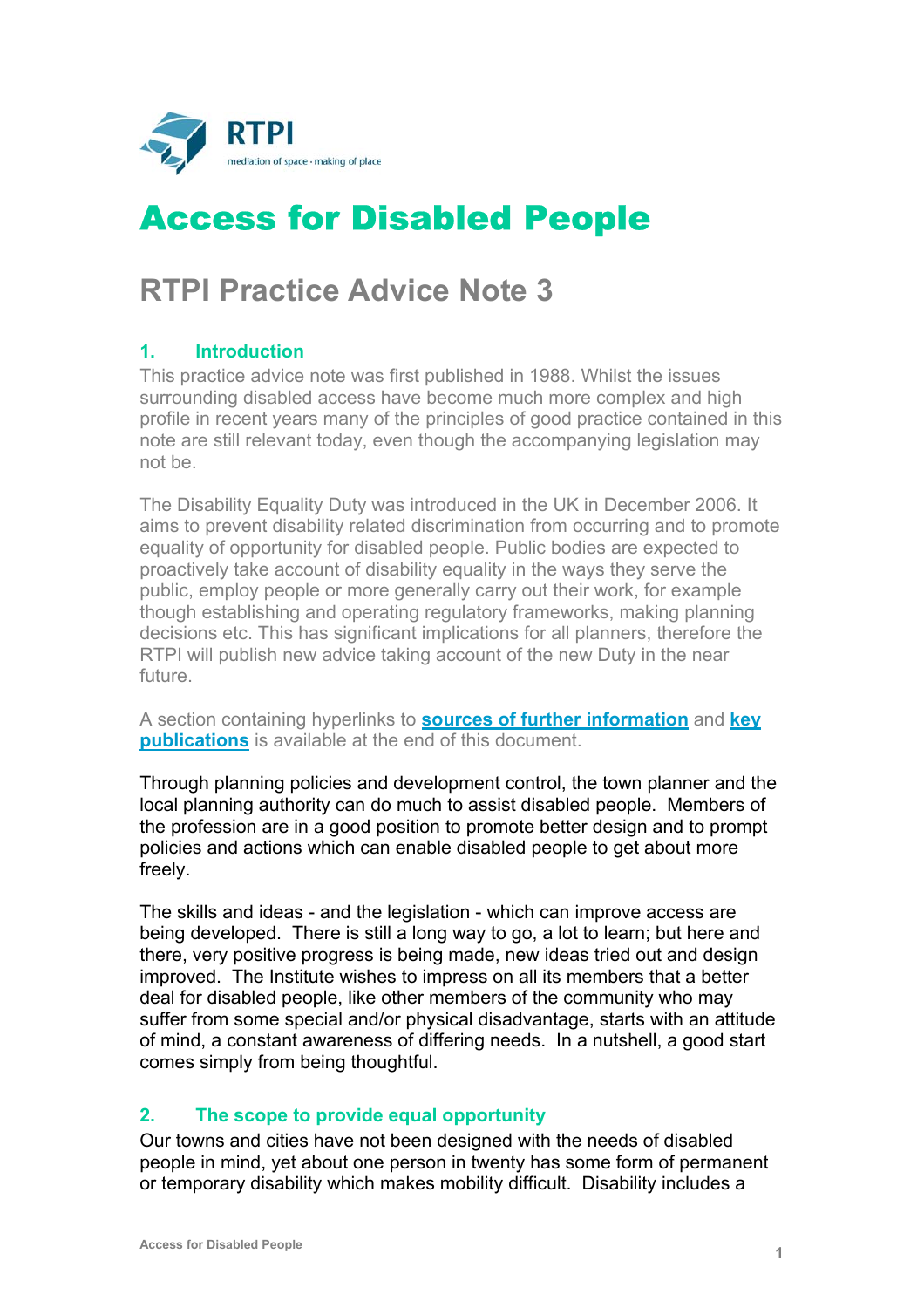wide range of conditions: it covers more than the obvious such as blindness or confinement to a wheelchair. Breathlessness, pain, the need to walk with a stick, difficulty in gripping because of paralysis or arthritis, lack of physical coordination, partial sight, deafness and pregnancy can all affect a person's mobility in the environment.

As medical treatment and care advances and social attitudes change, the numbers of elderly and disabled people wishing to follow an independent life will increase: design for them must improve, otherwise raised expectations are likely to be disappointed.

#### **3. Legislation**

There are three Acts concerned with access provisions for disabled people and two Circulars (MHLG 12/70 and DOE 10/82).

Section 4 of the Chronically Sick and Disabled Persons Act (1970) and Amendment Act (1976) required that 'in so far as it is in the circumstances both practicable and reasonable' provision should be made for the needs of disabled people visiting buildings to which the public are to be admitted, where people are employed at work, or places of education. Neither of the Acts incorporated any enforcement provision and the phraseology was in any case weak. As a response to pressure from individuals and organisations representing the interests of individuals, Section 6 of the Disabled Persons Act (1981) was proposed to amend the CSDP Act. This amendment would have strengthened the wording of the Chronically Sick and Disabled Persons Act and set up a 'statutory body' with the authority to enforce the legislation. Following consultation during 1981 and 1982 the 'statutory body' proposition was dropped, and the Government announced early in 1983 that the instrument to enforce the CSDP Act would be Building Regulations. Part T to the Building Regulations 1976 came into force in August 1985. This became Schedule 2 to the Building Regulations 1985 and was recast as Part M, which came into force in December 1987. In Scotland the Building Standards (Scotland) Regulations - Part T.

The 1981 Act did introduce Sections 29(A) and 29(B) into the Town and Country Planning Act (1971) which state that when planning permission is granted for any development covered by Section 4 of the 1970 Act (see above) the planning authority has a duty to draw attention to the relevant provisions of the 1970 Act and the BSI Code of Practice BS 5810 1979 (The Code of Practice for the Access of the Disabled to Buildings). Section 29(B) makes similar provision in relation to educational buildings. DOE Circular 10/82 suggests that developers might be made aware of their obligations by means of a note accompanying the grant of planning permission. However, we would recommend, when the opportunity occurs, that a note should also accompany sets of application forms. BS 5810 is at present under review.

#### **4. Development control**

DOE Circular 10/82 states that: "The arrangements for access to buildings can be a planning matter and the arrangements for use by the public, which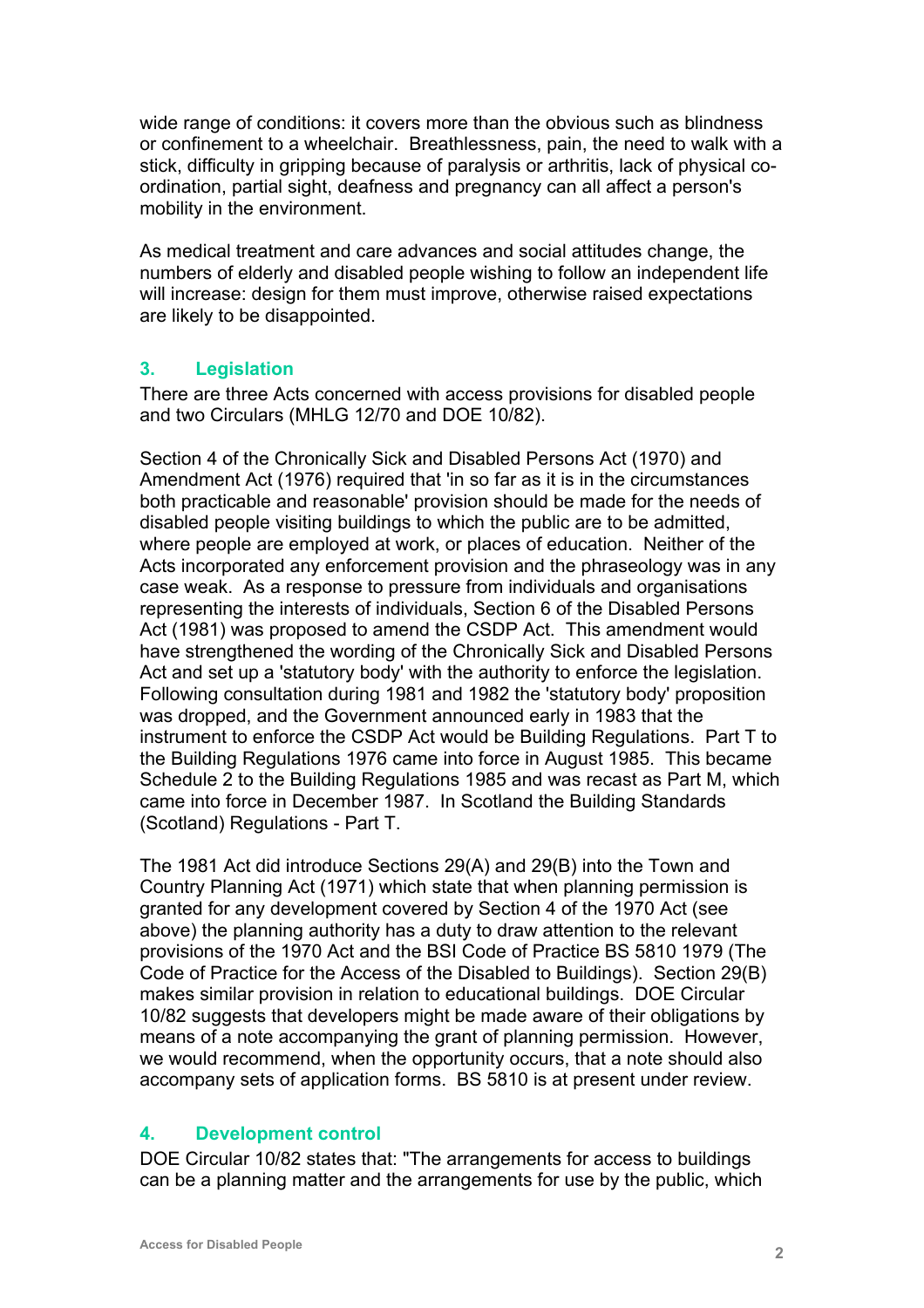include disabled people, raises issues of public amenity which … can be material to a planning application … conditions may be attached to a grant of planning permission to deal with the matter … in the case of any appeals … it is (the Secretary of State's ) intention…to take account of the considerations set out above in deciding whether to allow or dismiss the appeals". Town planners should be aware of the contents of this Circular and no opportunity should be lost to press for every reasonable fulfilment of the advice it contains. Case law would suggest that disabled access is recognised as a material consideration. In addition, Development Control Policy Note 16: Access for the Disabled states that 'where appropriate the planning authority may impose conditions requiring access provision for disabled people'.

We need to apply the advice on the one hand and advance design expertise on the other. Advice covering the provision of access should be included in development briefs.

#### **5. Development plans should include policies for access**

Development plans should give a general indication of what and how policies to secure access for disabled people will apply. Structure plan policies for transport, shopping, employment, housing, recreation, community services and the countryside could all include a reference to provision for disabled people.

Local plans provide scope for a more detailed consideration of all aspects of the subject. For example, the Hove District Plan includes a section on provision for disabled people covering such issues as policy in determining planning applications, requirements in places of work or in the street and policy where the change of use of buildings is proposed. Changes in plan making now being introduced will now mean that with the preparation of unitary development plans and district plans, planning authorities will have an excellent opportunity to introduce provision for disabled access into their plans.

Housing is not covered by the Chronically Sick and Disabled Persons Acts or the Disabled Persons Act but the local authority could set out its aims to secure a proportion of mobility housing within housing developments. (Mobility housing is defined in Housing Development Directorate Occasional Paper 2.74 as General needs housing modified to a minor extent to make it accessible for most people with disabilities.) This would increase the range of housing available to disabled people and allow greater scope for visiting other people in their homes. The value of purpose-built mobility housing will be greatly enhanced if site access and the use of nearby amenities is also part of the scheme of things.

#### **6. Local authorities should designate an access officer to look after the needs of disabled people**

The Silver Jubilee Committee on Improving Access for Disabled People in its report: 'Can disabled people go where you go?' recommended that local authorities should appoint an access officer to co-ordinate matters relating to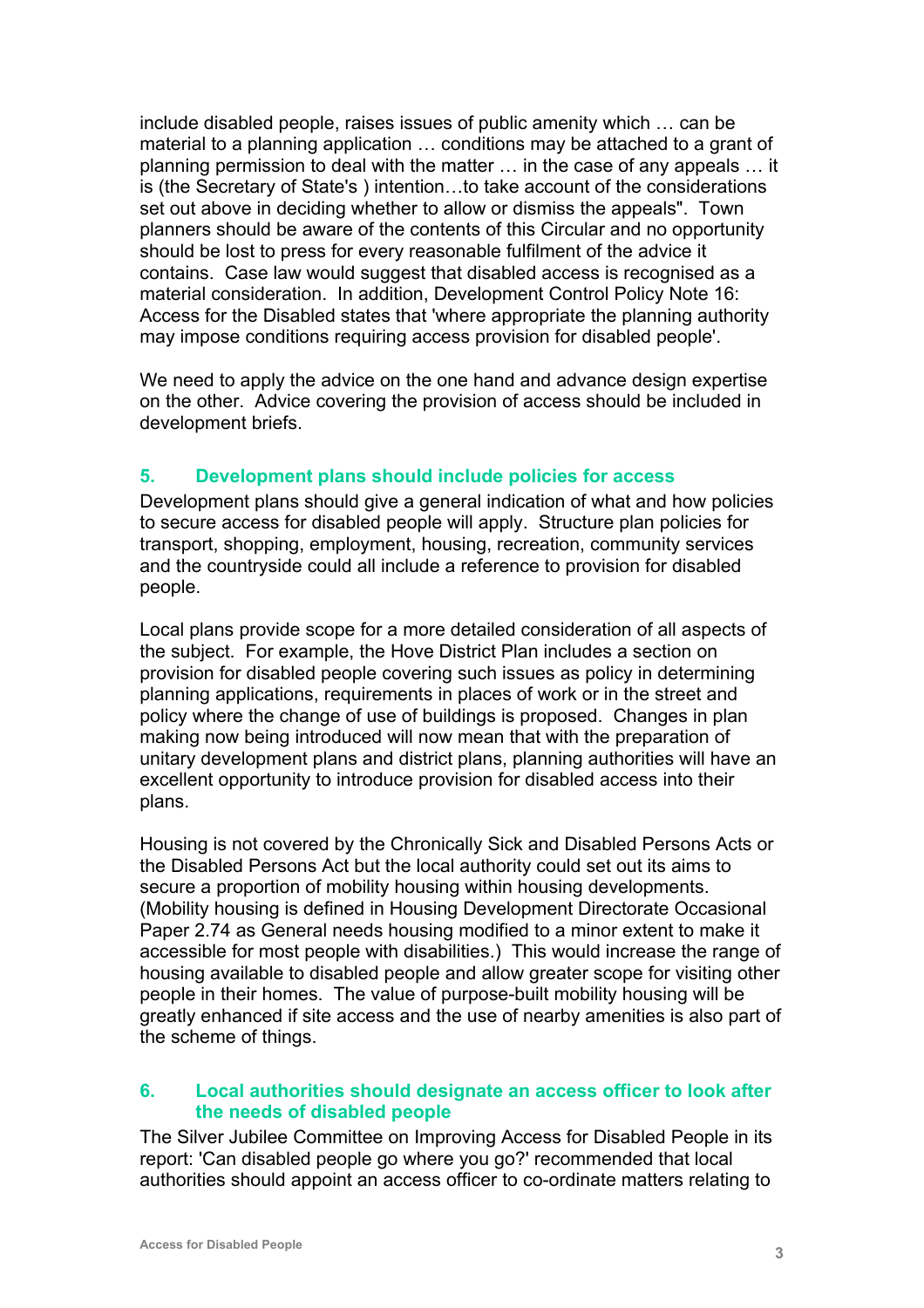access and to provide a point of reference for disabled people. A number of authorities have created full-time posts, in others the work is part of another officer's duties. The first full-time job was established in the Planning Department at Leicester (population 280,000) in 1981. Many initiatives have stemmed from this appointment and the City Council operates a programme for improving access, including street improvements and grants to help in the adaptation of buildings. A strong liaison has been established with local organisations for disabled people. An access officer has been appointed to all Building Control Authorities in Scotland.

It is difficult to say where a full-time appointment would be appropriate and small authorities may find it more appropriate to designate the role combined with other duties. It is essential however that the task should be developed: a token gesture should be avoided.

In a county or other appropriate area, there will be every advantage in designated access officers meeting regularly to exchange notes and to share experiences. There will be areas of common policy to agree and it is likely that they will often be dealing with the same organisations for disabled people. They may often also be conducting business with the same local architects and builders: therefore, a consistent approach to access considerations should be promoted.

#### **7. Where possible there should be local contact with disabled people**

The Silver Jubilee Committee also advocated the establishment of local "access groups", to provide advice on the needs of disabled people. The Access Committee for England's advice on the composition of Access Groups (working together for Access: a guide to the work of local access groups; C.E.H. 1987) recommends that:

'Membership must comprise disabled consumers - wheelchair users, people who walk with difficulty and people with impairments of sight and hearing - and those who are responsible for creating and maintaining the built environment - an architect, planner, building control officer, environmental health officer, member of the Council, and local business and trade union'.

The Access Committee for Wales has also produced guidance on the formation of Access Groups. The planning authority should seek the Access Group's comments on relevant planning applications. Local authorities are increasingly taking the initiative in prompting the formation of Access Groups and in many cases provide them with meeting facilities and administrative support. There are 30 Access Panels presently working in Scotland.

#### **8. Other professionals have an equally important role in design and policy work**

With increasing concern to secure better access for disabled people, many "professionals" - not only town planners and architects - will have distinct and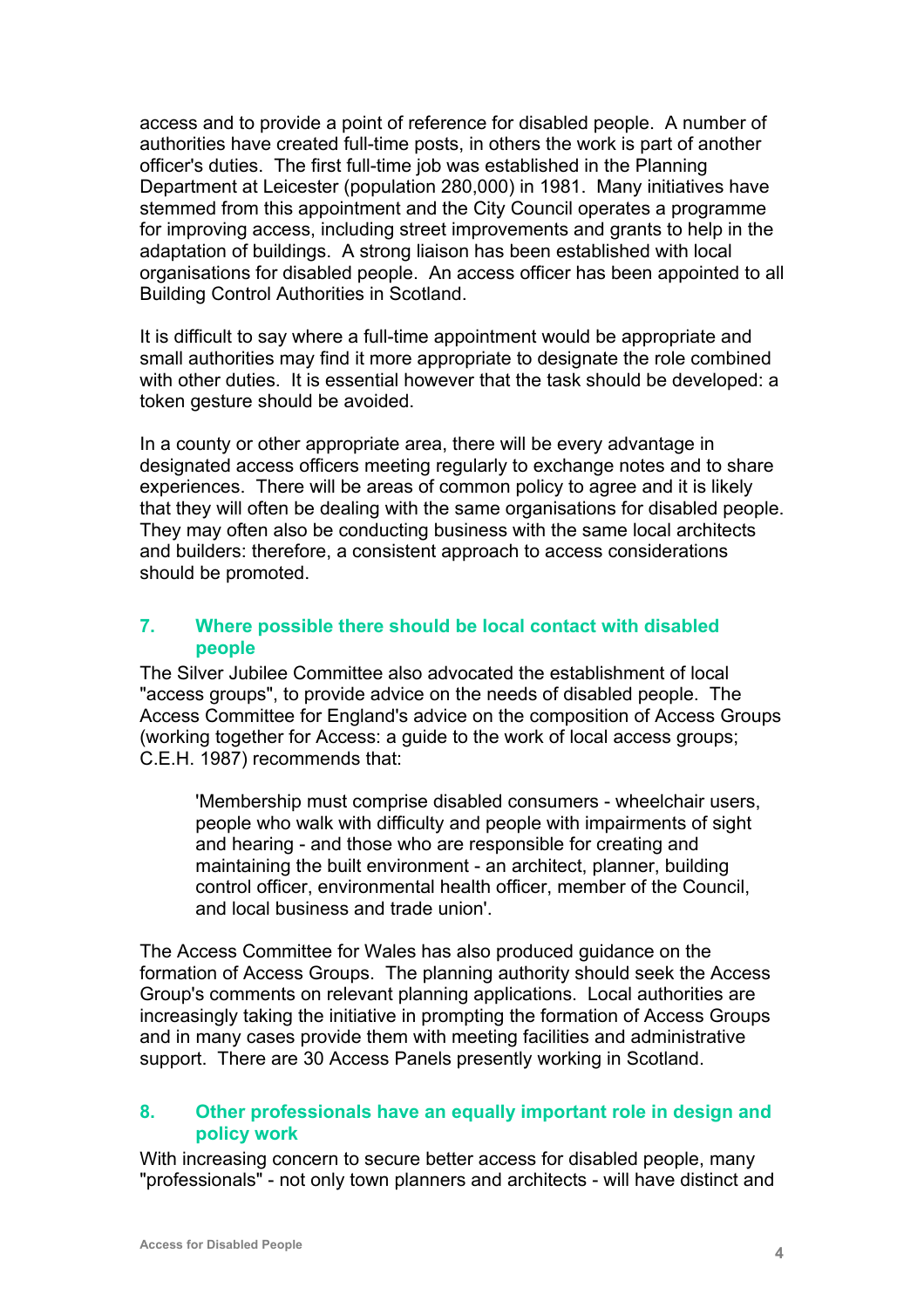valuable contributions to make. Together, all concerned could build up and share in a growing body of design skills and policy guidance. Clearly, together with the architect and the planner, the civil engineer and building control officer could make particularly valuable contributions to increasing access in and around buildings, in streets and all other places where disabled people should be able to go. But the idea underlying access goes further. For instance, public transport services could assist in helping to convey those confined in wheelchairs to and from shopping centres. Those responsible for public relations can ensure that information, on street works and changes to streets and buildings, for instance, is put out regularly by local radio stations. The scope for imaginative schemes, innovation and experiment by local authorities is very great indeed. Much can be done at modest costs.

Because of their duties under the Building Regulations 1985 (Part M Access for Disabled People, and the Building Standards (Scotland) Regulations - Part T) close liaison with Building Control should be held in respect to providing access to new buildings.

#### **9. Access committees**

Access Committees have now been set up for Scotland, England, Northern Ireland and Wales which can offer useful guidance to the planner on the needs of disabled people. The main aim of these committees is to promote improved access for disabled people by removing the physical and attitudinal barriers which prevent disabled people from full participation in the life of society.

The Access Committee for England and the Committee for Access in Scotland have produced Access Guidance Notes which give comprehensive advice on how to design a more accessible environment for disabled people. The notes explain the main problems disabled people encounter offering practice advice on how to design external features (such as parking, paths, kerbs, street furniture) entrances and buildings, ramps, doors and lobbies and internal features (such as corridors, floor surfaces, lifts, toilets, hand-rails, seating, signs and the induction loop system for the hard of hearing). Several planning authorities have devised their own guidance notes which are normally given free of charge to planning applicants - a simple cost-effective way of fostering better standards of design for disabled people. The Committee for Access in Scotland's Access Guidance Notes are presently under review.

Authorities which do not produce their own guidance notes should obtain them from the appropriate national Committee and ensure that they are available to developers at an early stage in the design process.

#### **10. Schemes for improving access should be designed for towns and an annual programme of street works implemented**

Outside buildings, within the street and in parks and other open spaces, the case for special attention is equally strong. Improved circulation for disabled people is a matter for distinct design solutions for any particular place.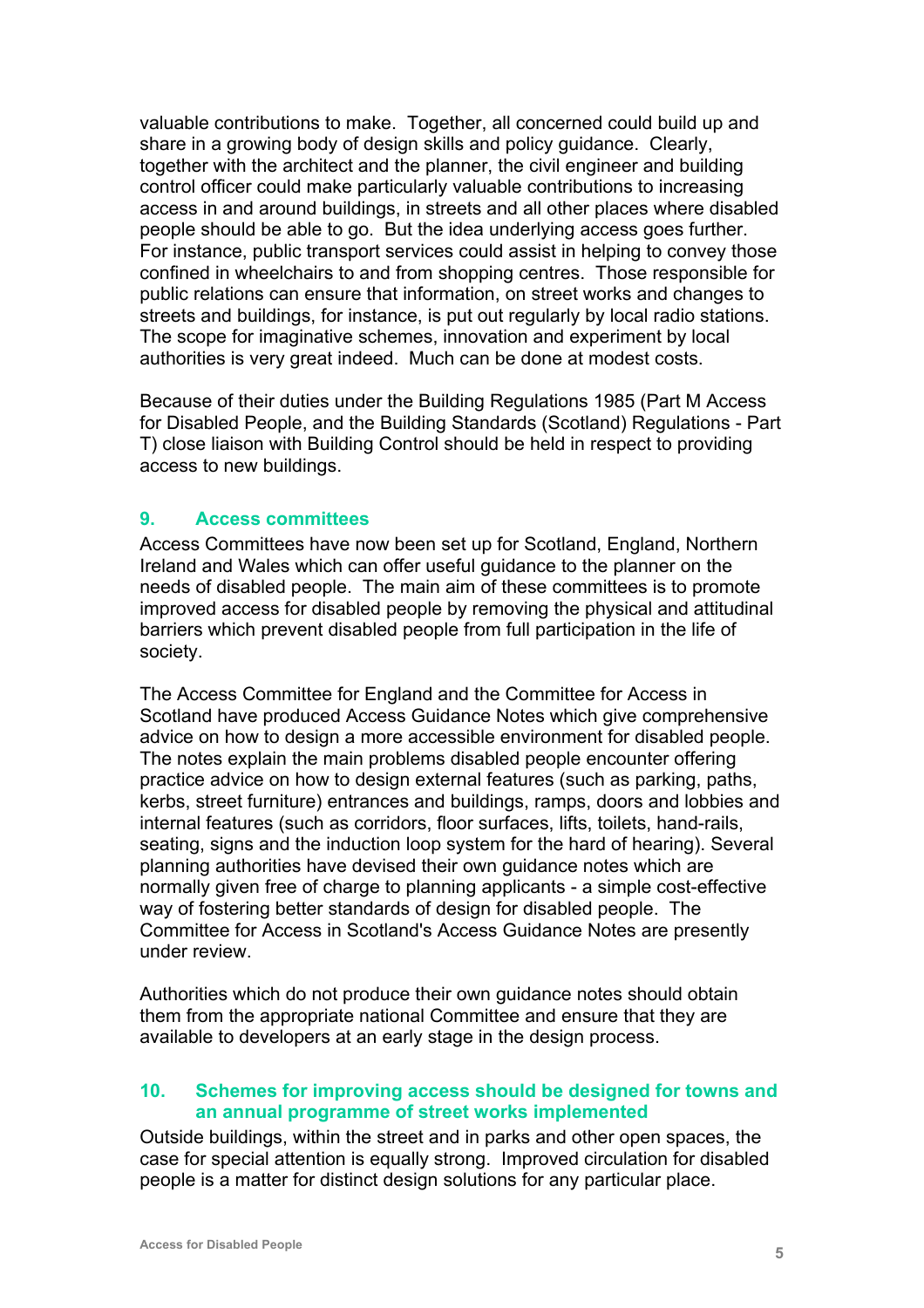<span id="page-5-0"></span>Good access should not be confined to town centres – disabled people should be able to enjoy facilities and amenities at other places such as the countryside, parks etc., as much as anyone. Design should be worked out in consultation with access groups or others and a programme of implementation drawn up. Pedestrian schemes should always be designed with the needs of disabled people in mind – adequate parking, preferably no further than 50 metres from the shops, and several seats or benches provided. Dropped kerbs and even surfaces are essential for mobility and should form part of the circulation plan for the town generally, both within and outside the pedestrian preference areas. Some authorities have designed 'clearway routes' for disabled people, indicating where the ground is reasonably level and where ramps are provided. There can be conflict between the needs of blind people and those confined to wheelchairs because of the importance of kerbs to the blind in defining a carriageway. Tactile surfaces are available to indicate hazards or crossings ahead. Anything which may involve changes or obstacles affecting pedestrian circulation should be communicated to the blind via local radio and through appropriate organisations.

#### **10. Sources of further information**

For more information please visit:

Diability Rights Commission [www.drc.gov.uk/](http://www.drc.gov.uk/) Commission for Equality and Human Rights [www.cehr.org.uk/](http://www.cehr.org.uk/) The Access Association [www.access-association.org.uk/](http://www.access-association.org.uk/) Centre for Accessible Environments [www.cae.org.uk/index.html](http://www.cae.org.uk/index.html)

#### **Key publications**

The Disability Discrimination Act

[www.direct.gov.uk/DisabledPeople/RightsAndObligations/YourRights/YourRig](http://www.direct.gov.uk/DisabledPeople/RightsAndObligations/YourRights/YourRightsArticles/fs/en?CONTENT_ID=4001068&chk=eazXEG) [htsArticles/fs/en?CONTENT\\_ID=4001068&chk=eazXEG](http://www.direct.gov.uk/DisabledPeople/RightsAndObligations/YourRights/YourRightsArticles/fs/en?CONTENT_ID=4001068&chk=eazXEG)

The Disability Equality Duty: Draft Guidance for Public Authorities on How to Effectively Involve Disabled People DRC (2006)

[www.drc.gov.uk/Files/DraftDEDInvolvementGuidanceJune06.rtf](http://www.drc.gov.uk/Files/DraftDEDInvolvementGuidanceJune06.rtf)

Circular 01/06: Guidance on Changes to the Development Control System DCLG (2006)

[www.communities.gov.uk/pub/715/Circular0106DCLGGuidanceonChangestot](http://www.communities.gov.uk/pub/715/Circular0106DCLGGuidanceonChangestotheDevelopmentControlSystem_id1500715.pdf) [heDevelopmentControlSystem\\_id1500715.pdf](http://www.communities.gov.uk/pub/715/Circular0106DCLGGuidanceonChangestotheDevelopmentControlSystem_id1500715.pdf)

Design and Access Statements: How to Write, Read and Use Them - CABE (2006) [www.cabe.org.uk/AssetLibrary/8073.pdf](http://www.cabe.org.uk/AssetLibrary/8073.pdf)

Diversity and Equality in Planning: A Good Practice Guide

[www.communities.gov.uk/pub/506/DiversityandEqualityinPlanningAgoodpracti](http://www.communities.gov.uk/pub/506/DiversityandEqualityinPlanningAgoodpracticeguidePDF1415Kb_id1144506.pdf) [ceguidePDF1415Kb\\_id1144506.pdf](http://www.communities.gov.uk/pub/506/DiversityandEqualityinPlanningAgoodpracticeguidePDF1415Kb_id1144506.pdf)

Promoting Effective Citizenship and Community Empowerment [www.communities.gov.uk/index.asp?id=1163365](http://www.communities.gov.uk/index.asp?id=1163365)

GLA Disability Equality Scheme

[www.london.gov.uk/mayor/equalities/docs/disability\\_equality\\_scheme.pdf](http://www.london.gov.uk/mayor/equalities/docs/disability_equality_scheme.pdf)